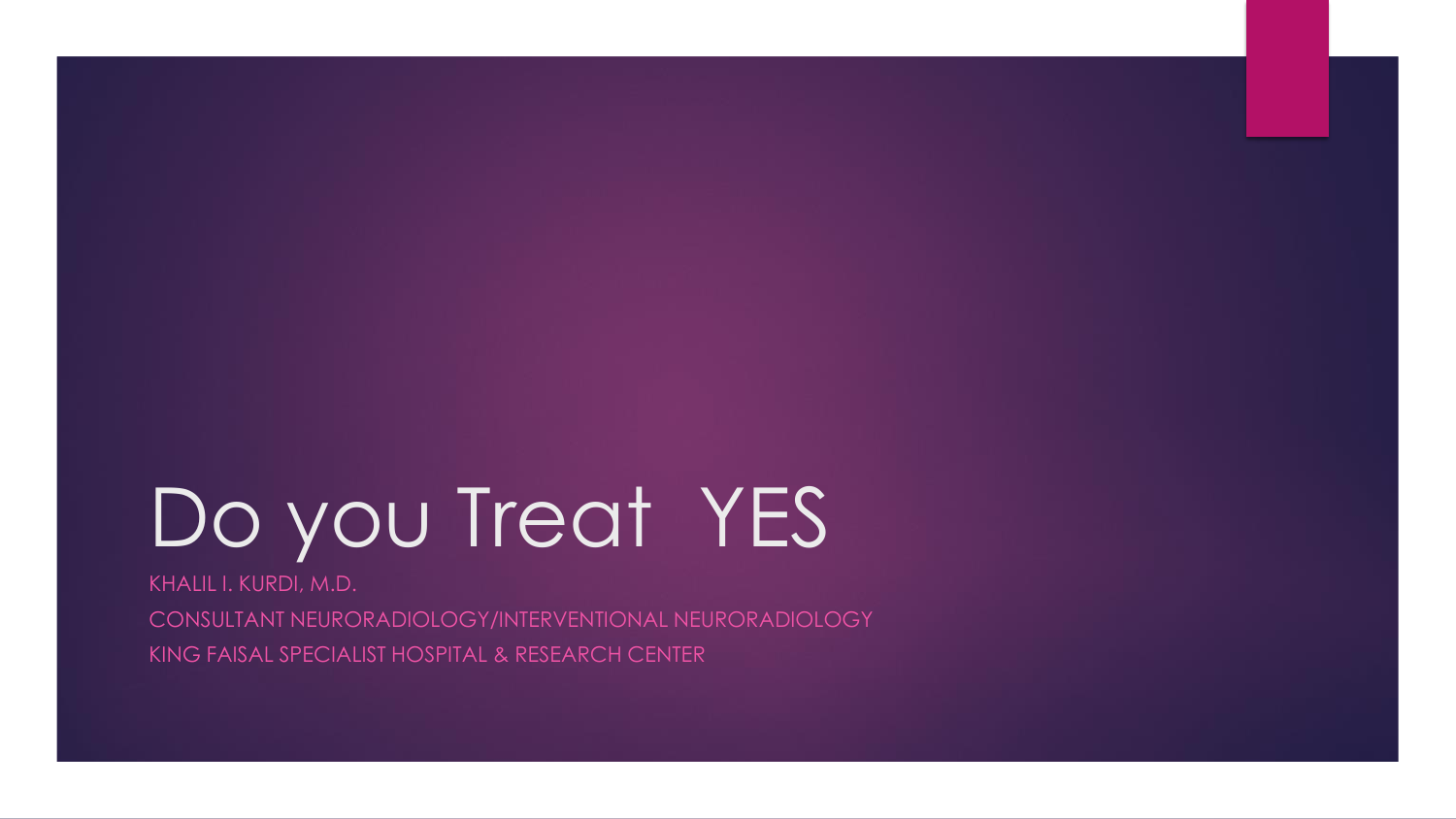

- What are the reasons to recommend or perform a treatment
	- 1- To treat a disease process, including relief of symptoms.
	- ▶ 2- To prevent disease progression.
	- ▶ 3- To prevent major adverse reaction.

So ideally any disease that can be easily and safely treated must be treated.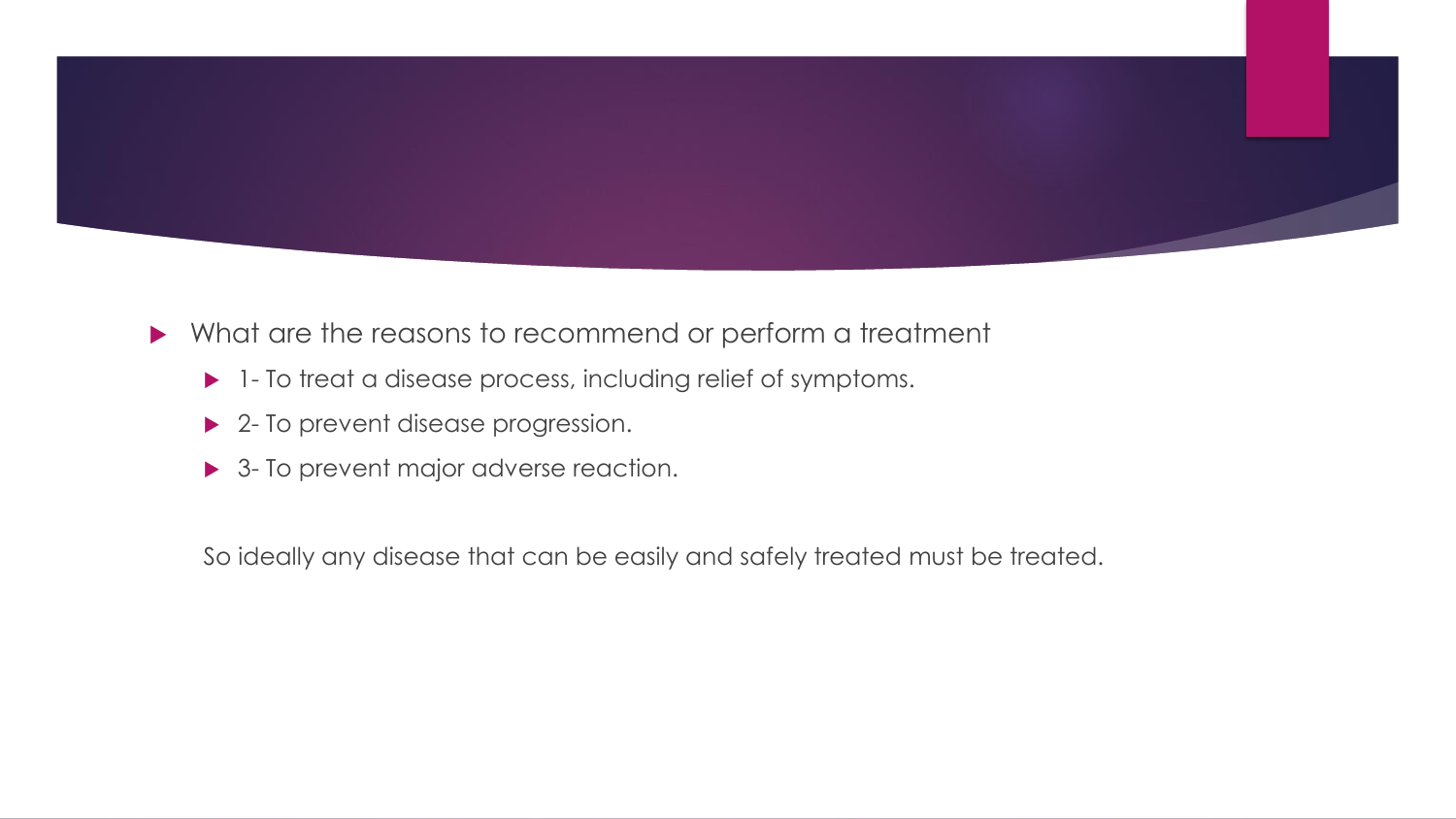# So in the Brain Aneurysm

- ▶ Do you treat the disease process YES, Actually Maybe, but sometimes No
- ▶ Do we prevent disease progression, YES, actually Maybe but sometimes No
- Do we prevent adverse reactions from the disease or the treatment, YES, actually Maybe, but sometimes unfortunately NO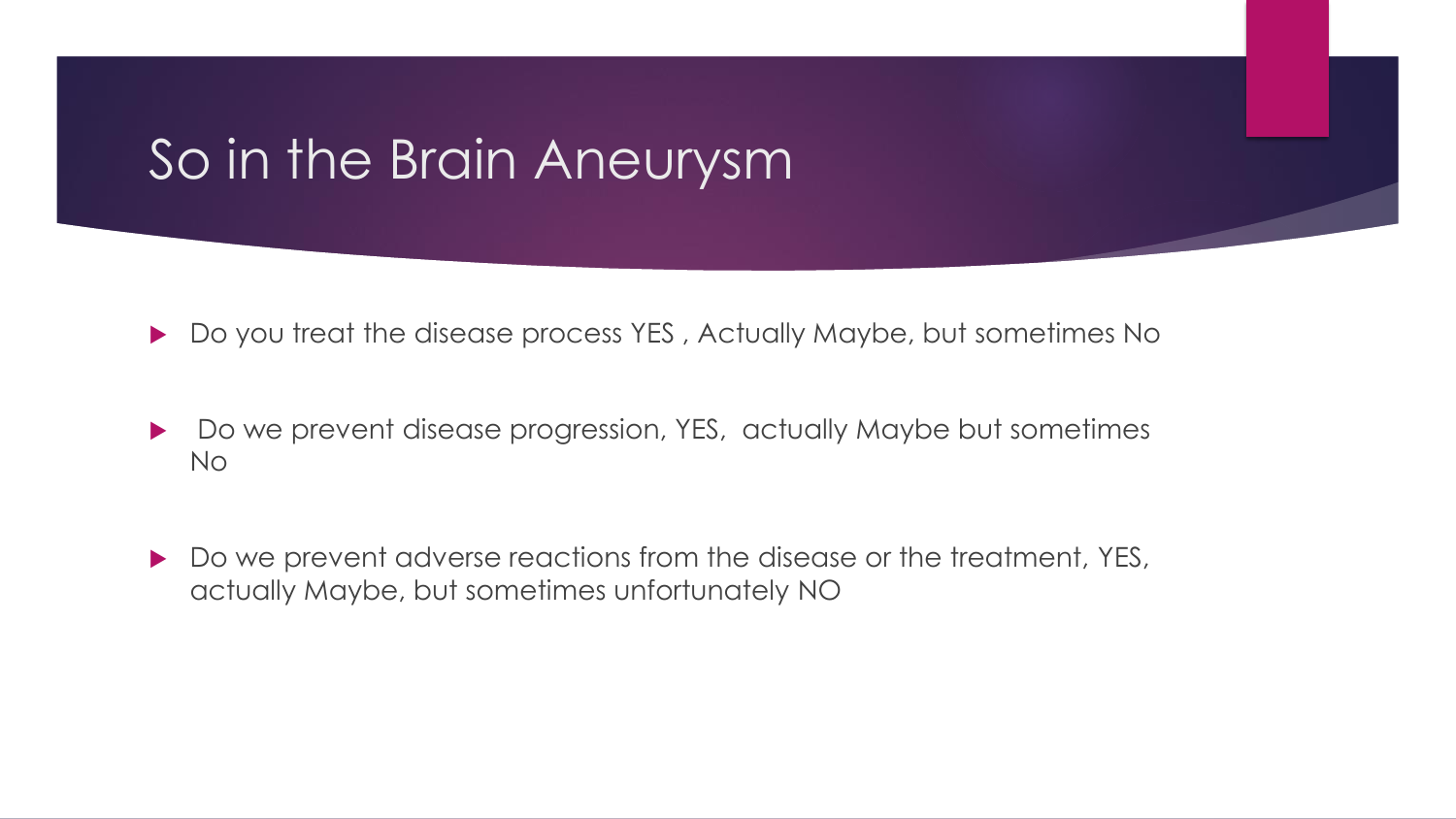

- So to answer this question there are 2 large studies in the literature.
- $\blacktriangleright$  ISUIA
- Japanese Cohort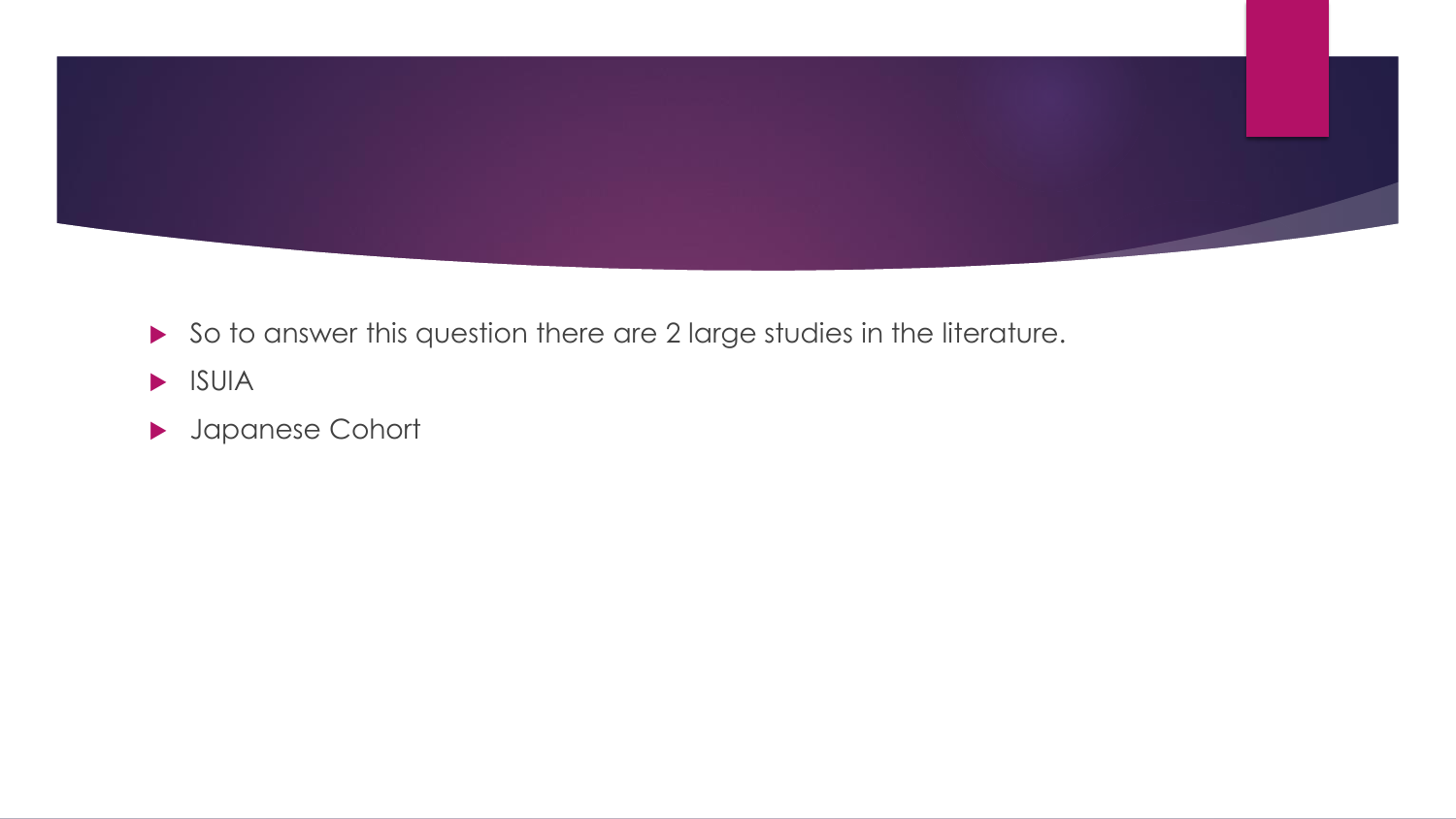# Study 1, ISUIA

- International Study of Unruptured Intracranial Aneurysms (ISUIA) Investigators. Results of the International Study of Unruptured Intracranial Aneurysms. *The Lancet,* July 12, 2003, Vol. 362, No. 9378, pp. 103-110.
- ▶ 4000 patients randomized.
- Among patients studied, 1,917 had surgery to repair the aneurysm, 451 underwent endovascular coiling, and 1,962 patients did not undergo surgical treatment. Patients were studied for up to 9 years, with an average of 4 to 5 years.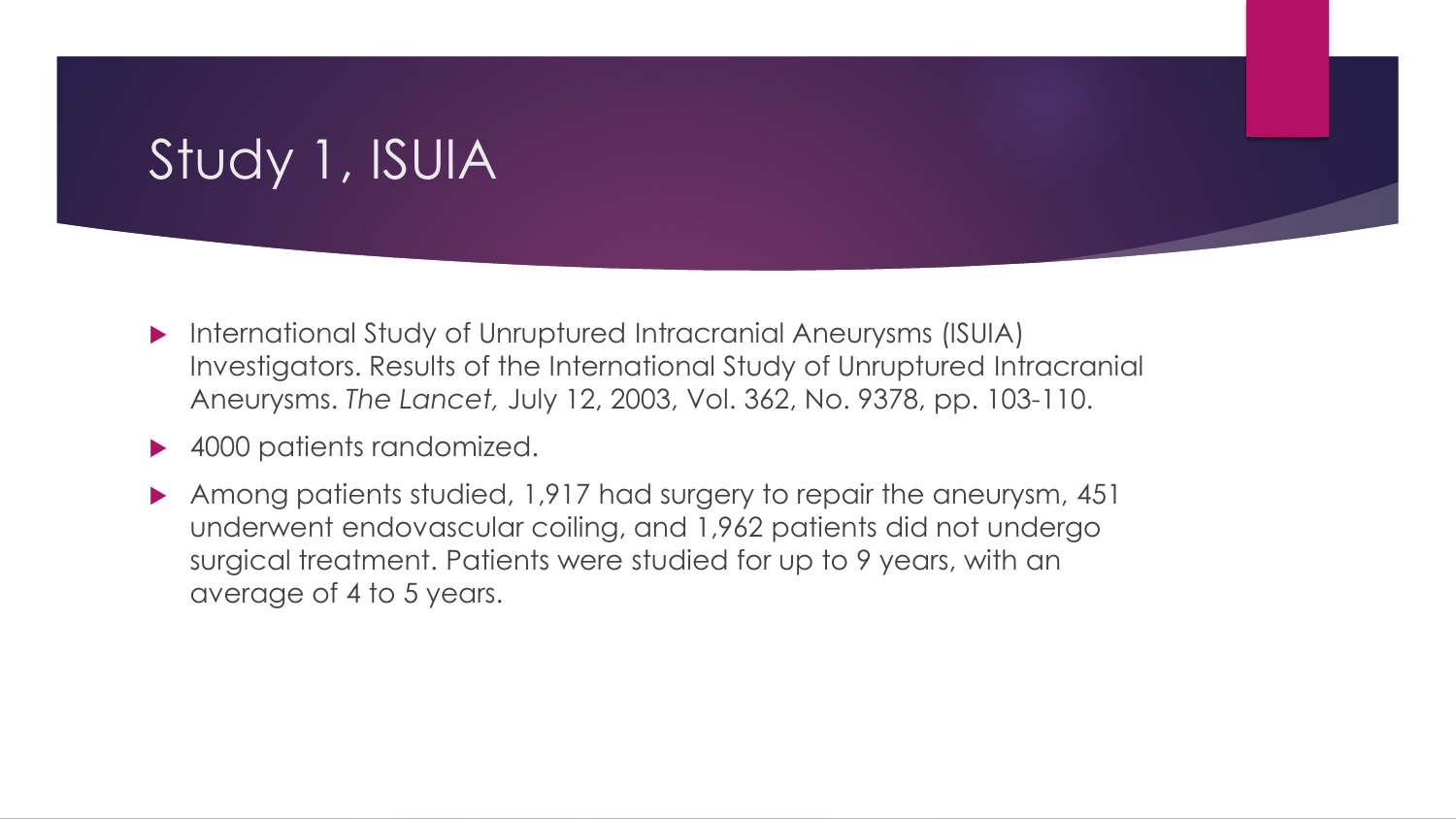

#### **Results**

- **Patients with brain aneurysms smaller than 7 millimeters and with no history of a** previous hemorrhage were at very low risk of rupture - only about one in a thousand of these aneurysms ruptured each year.
- Results showed that aneurysm size, location within the brain, and whether the patient has had rupture of a previous aneurysm are significant factors in determining the risk that a newly diagnosed aneurysm will rupture.
- $\triangleright$  7 mm is the cutoff.
- **Posterior circulation is more likely to rupture than anterior circulation**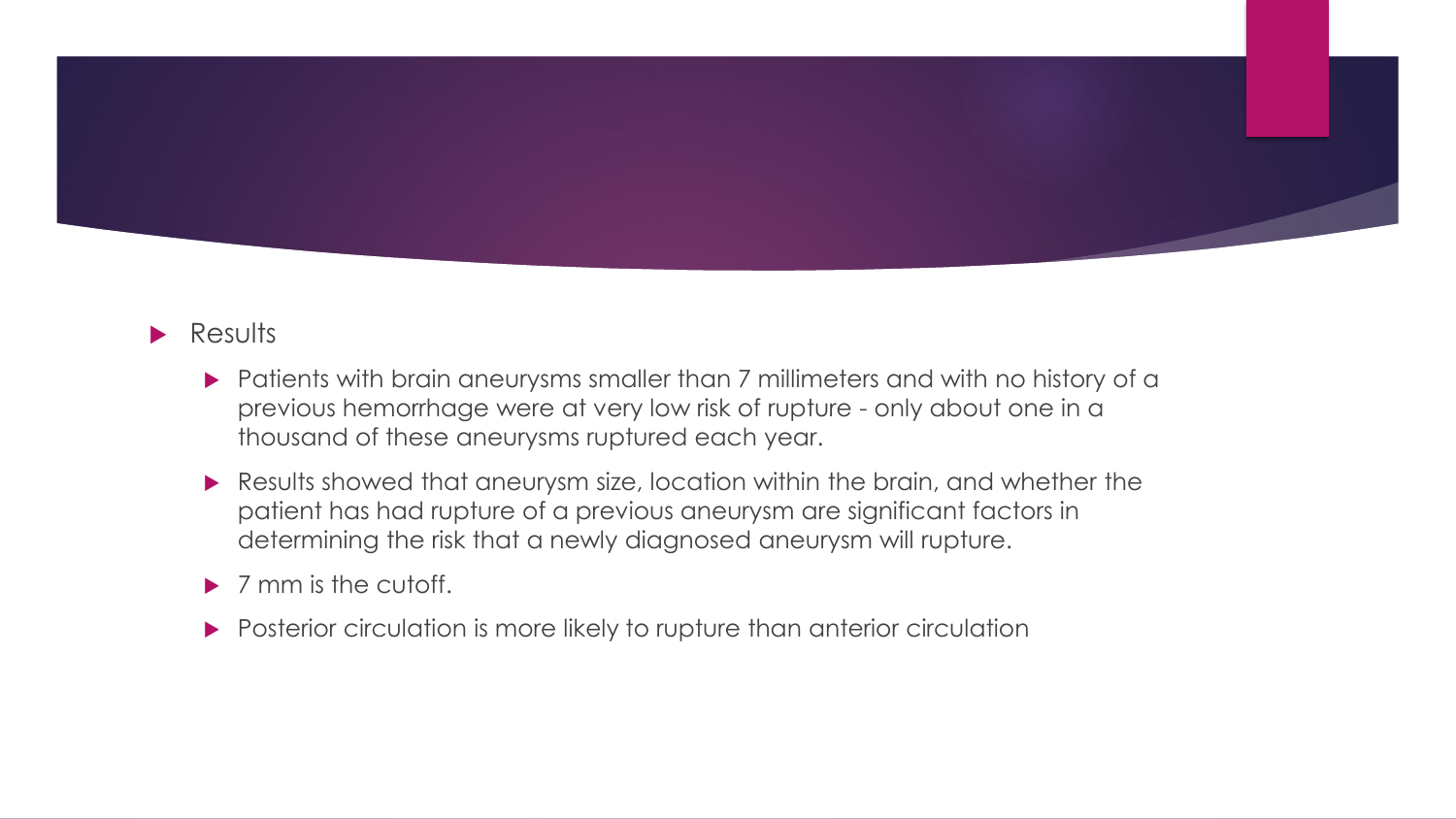## Japanese Cohort

#### **The Natural Course of Unruptured Cerebral Aneurysms in a Japanese Cohort**

- ▶ The UCAS Japan Investigators
- N Engl J Med 2012; 366:2474-2482 [June 28, 2012](http://www.nejm.org/toc/nejm/366/26/) DOI: 10.1056/NEJMoa1113260
- ▶ 5720 Patients, with 6697 aneurysms.
- ▶ Of the 6697 aneurysms studied, 91% were discovered incidentally. Most aneurysms were in the middle cerebral arteries (36%) and the internal carotid arteries (34%). The mean (±SD) size of the aneurysms was 5.7±3.6 mm.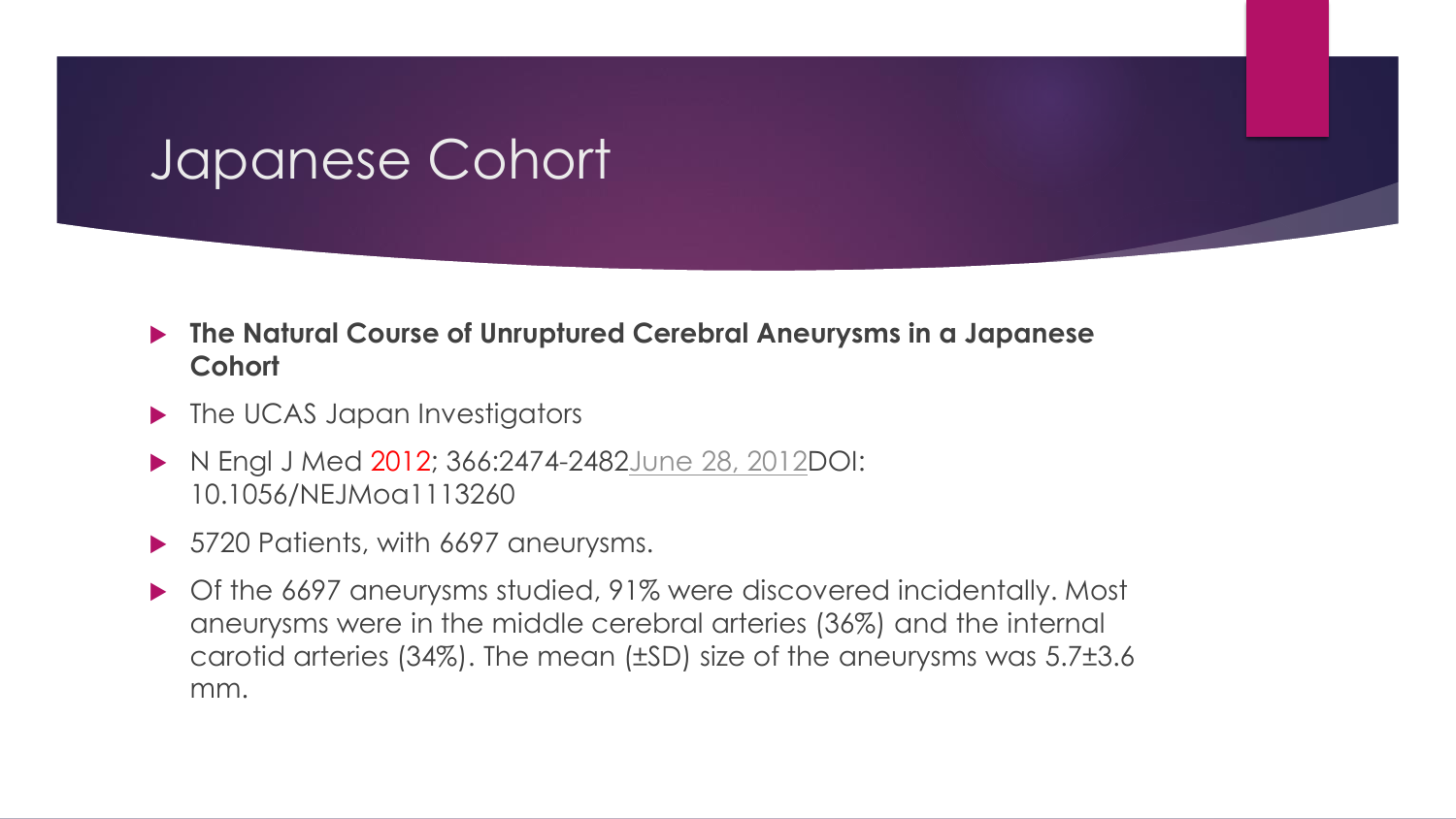

#### Results

- With aneurysms that were 3 to 4 mm in size as the reference, the hazard ratios for size categories were as follows: 5 to 6 mm, 1.13 (95% CI, 0.58 to 2.22); 7 to 9 mm, 3.35 (95% CI, 1.87 to 6.00); 10 to 24 mm, 9.09 (95% CI, 5.25 to 15.74); and 25 mm or larger, 76.26 (95% CI, 32.76 to 177.54).
- As compared with aneurysms in the middle cerebral arteries, those in the posterior and anterior communicating arteries were more likely to rupture (hazard ratio, 1.90 [95% CI, 1.12 to 3.21] and 2.02 [95% CI, 1.13 to 3.58], respectively).
- Aneurysms with a daughter sac (an irregular protrusion of the wall of the aneurysm) were also more likely to rupture (hazard ratio, 1.63; 95% CI, 1.08 to 2.48).
- **The aneurysms most prone to rupture are located in the anterior communicating and posterior** communicating arteries.
- A history of subarachnoid hemorrhage, former or current smoking, the presence of multiple aneurysms, and hypertension, each of which was identified as an independent risk factor for rupture in other studies, 8,13,14 did not significantly affect the risk of rupture in our cohort.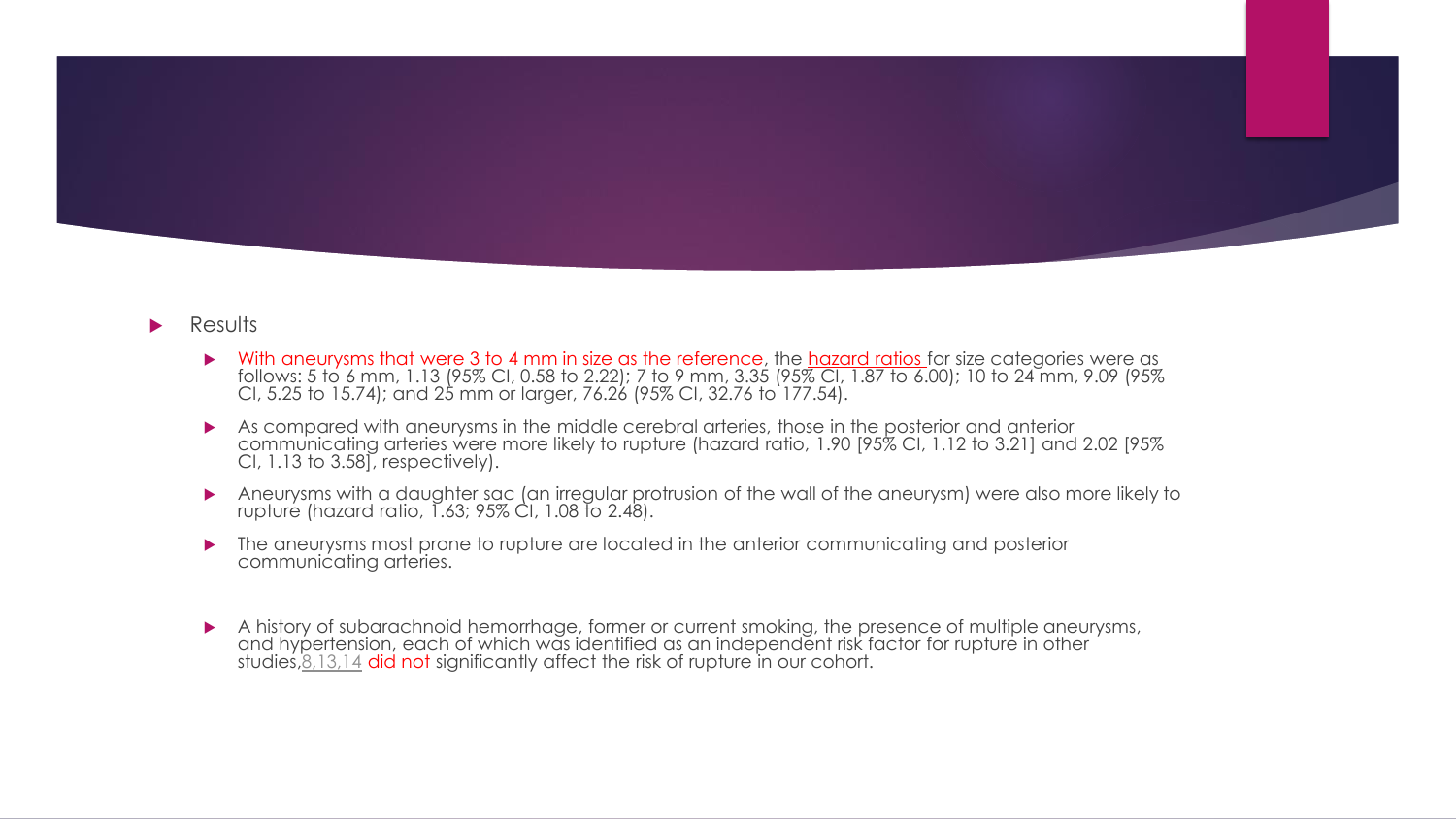

- What is interesting is that the 2 large studies of ISUIA and the Japanese cohort study only looked at size and the relationship with rupture.
- What is interesting in the Japanese study, is that the investigators did feel comfortable in truly randomizing aneurysms that had morphological criteria that are considered higher risk. Therefore they treated about 2000 patients within the first 4-6 weeks of diagnosis.
- Non of the studies examined any additional evaluation of the wall pathology or any other imaging findings that could influence the risk of rupture in seemingly low risk patients based on aneurysm size. This is obviously due to lack of clinically proven data in this regards and imaging capabilities to examine such aneurysm wall disease.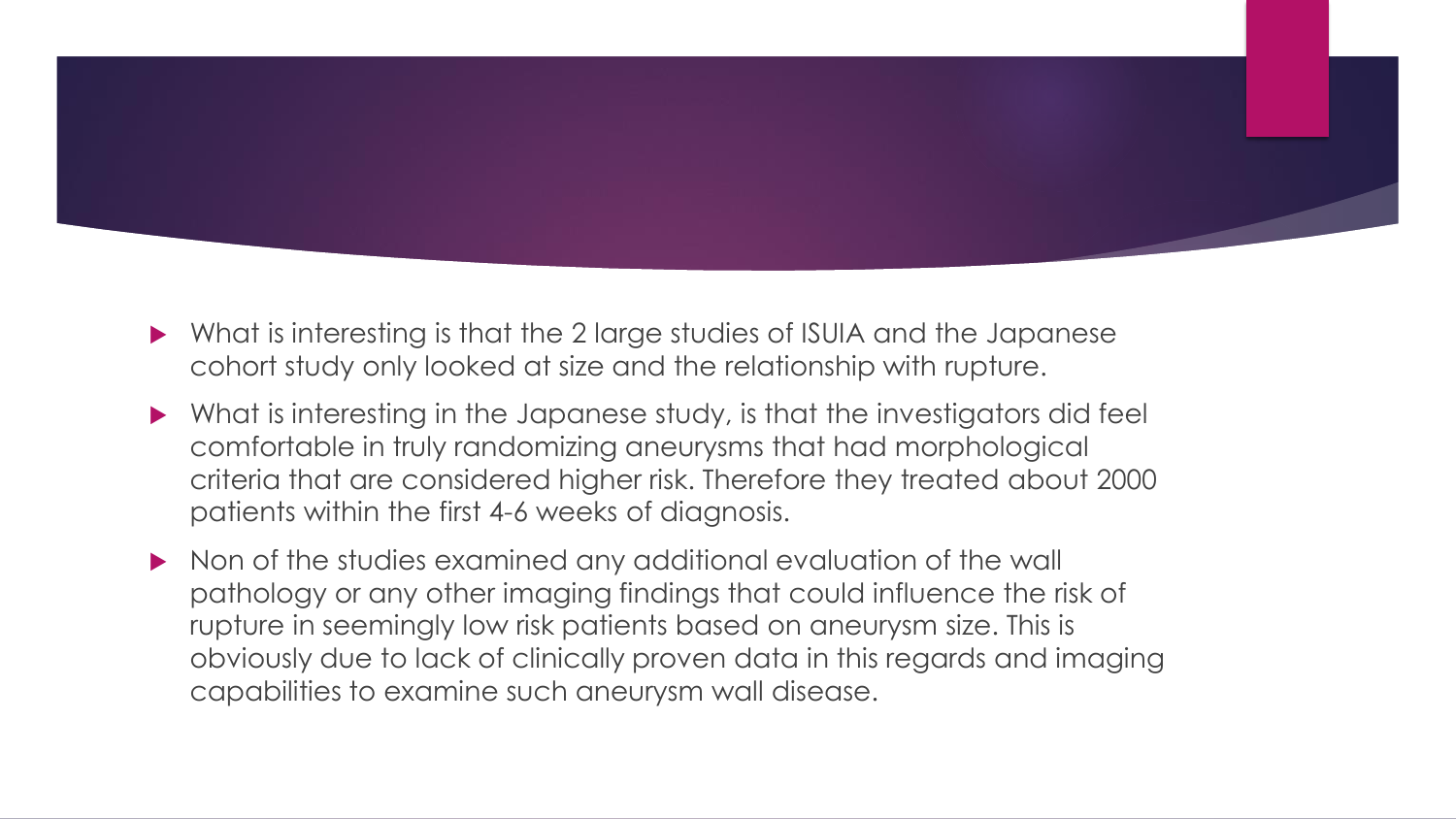

- **Problems with brain aneurysm treatment is that it is very invasive, and** caries relatively high risk. So before recommending treatment we need to establish a benefit for the treatment more than the risk of the natural history of the disease.
- The problem is that the natural history of the disease is very variable and extremely unpredictable.
- Elegant studies with major efforts with thousands of patients being followed for several years have been performed. The results of those studies are published yet sorry to say that those results do not frequently mirror our practice. In my opinion the studies have a placebo effect on the physicians. In addition it is putting the burden of proof on the patient.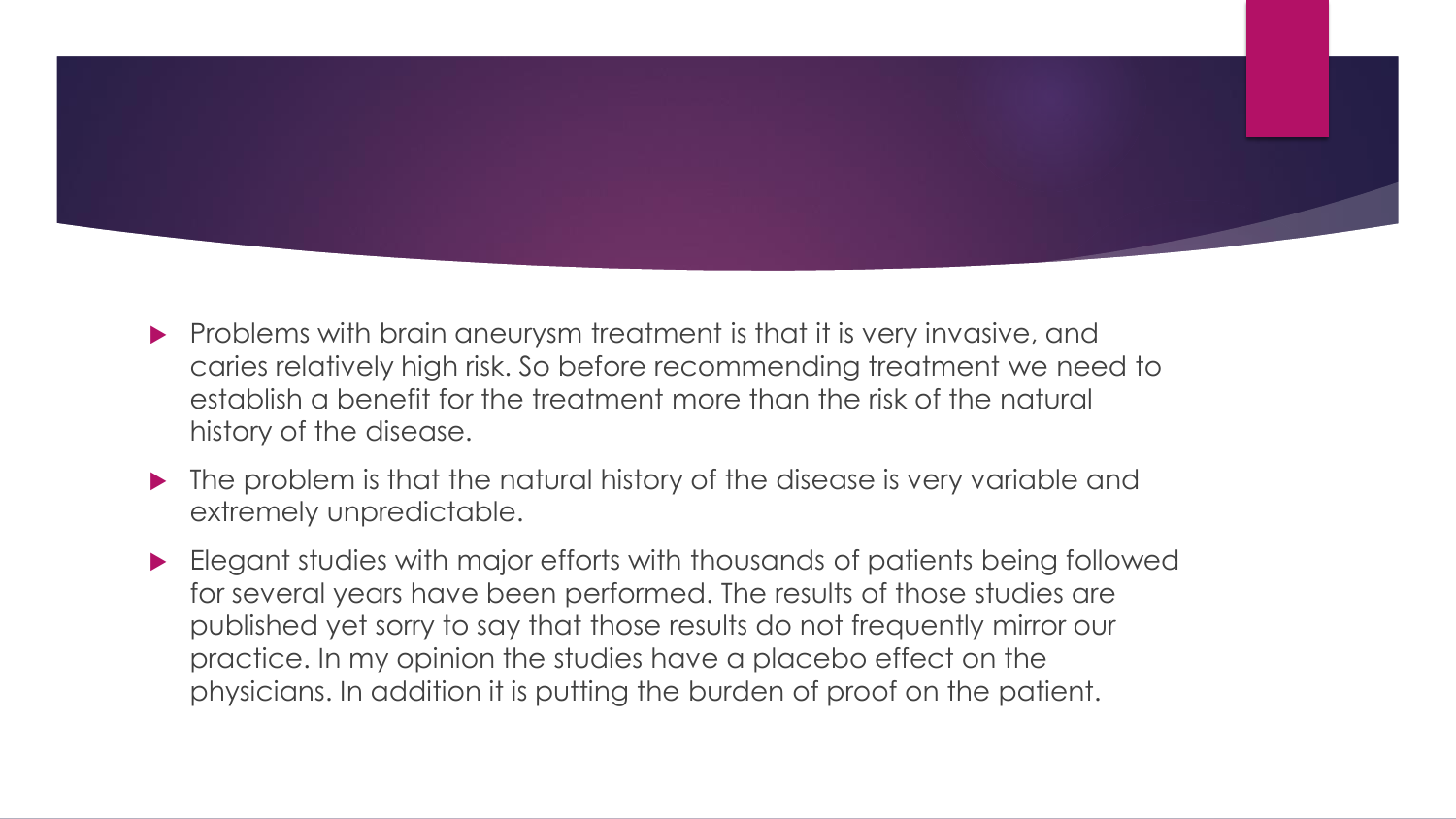# What Does the Patient Hear

- **The patient has to deal with knowing that they have a "potentially life**threatening" disease, yet we are not sure if we should do anything about it. BUT IT IS NOT A TICKING BOMB WAITING TO EXPLODE.
- ▶ Your risk is maybe 1-2% per year. What does than mean
- If you rupture you have a 40-50 % chance of death within the first 2 month.
- If you have symptoms like headache, you will likely not get better.
- If you do not bleed your chances for next year will be more than this year.
- $\blacktriangleright$  If you have a change in the size over time, then your risk will probably increase.
- You have to decide after "all this information"

#### OK DOCTOR KILL ME NOW PLEASE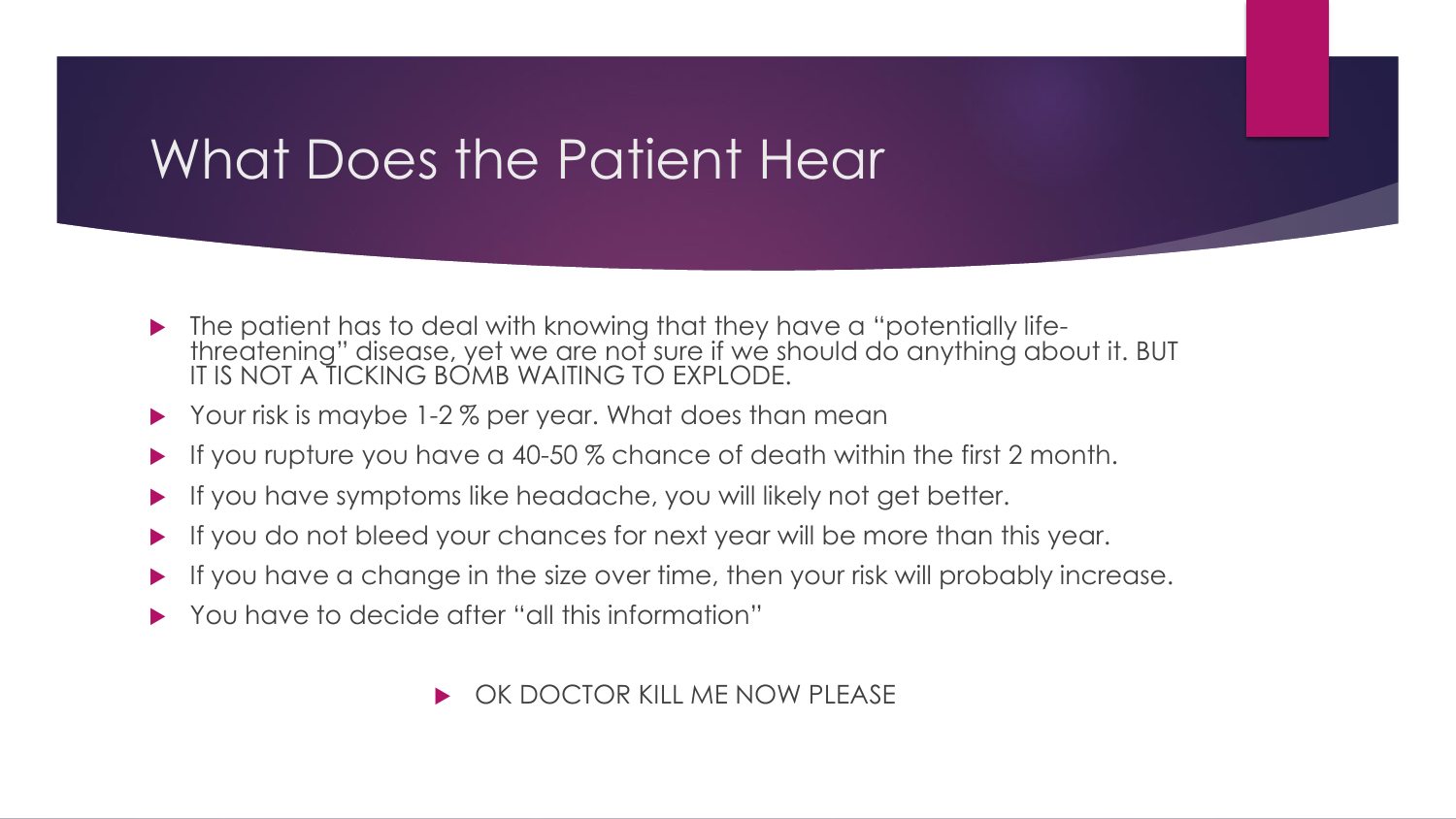

▶ Then to look smart in front of our colleagues and the world we make debates about it.

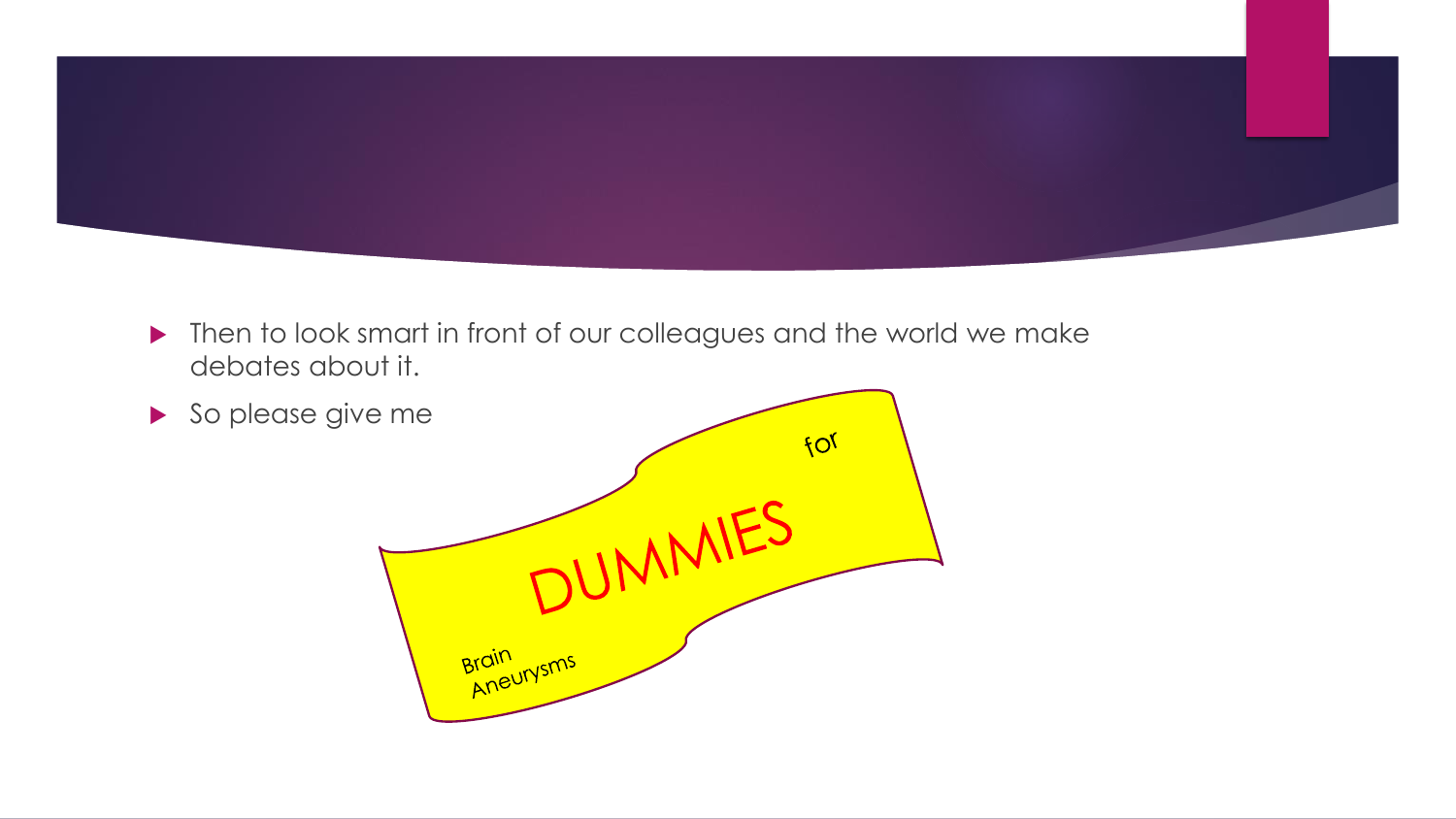# In Summery

- In my personal opinion our problem is that we are invasive in our treatment and we do cause serious complications.
- If we have a very safe and truly minimally invasive or better yet non invasive way of treating the aneurysm, I believe we should treat them.
- For now there are a lot of new concepts in endovascular techniques that can potentially be truly minimally invasive such as flow diverters, that will treat the parent artery which is the disease site, rather than the secondary aneurysm sac. The continued development and fine tuning the antiplatelets regime and better yet the newer materials that do not need any antiplatelets can potentially be a great treatment option.
- We started using flow diverters only to treat extremely difficult and challenging aneurysms, yet I believe they will be better suited for simple small one.